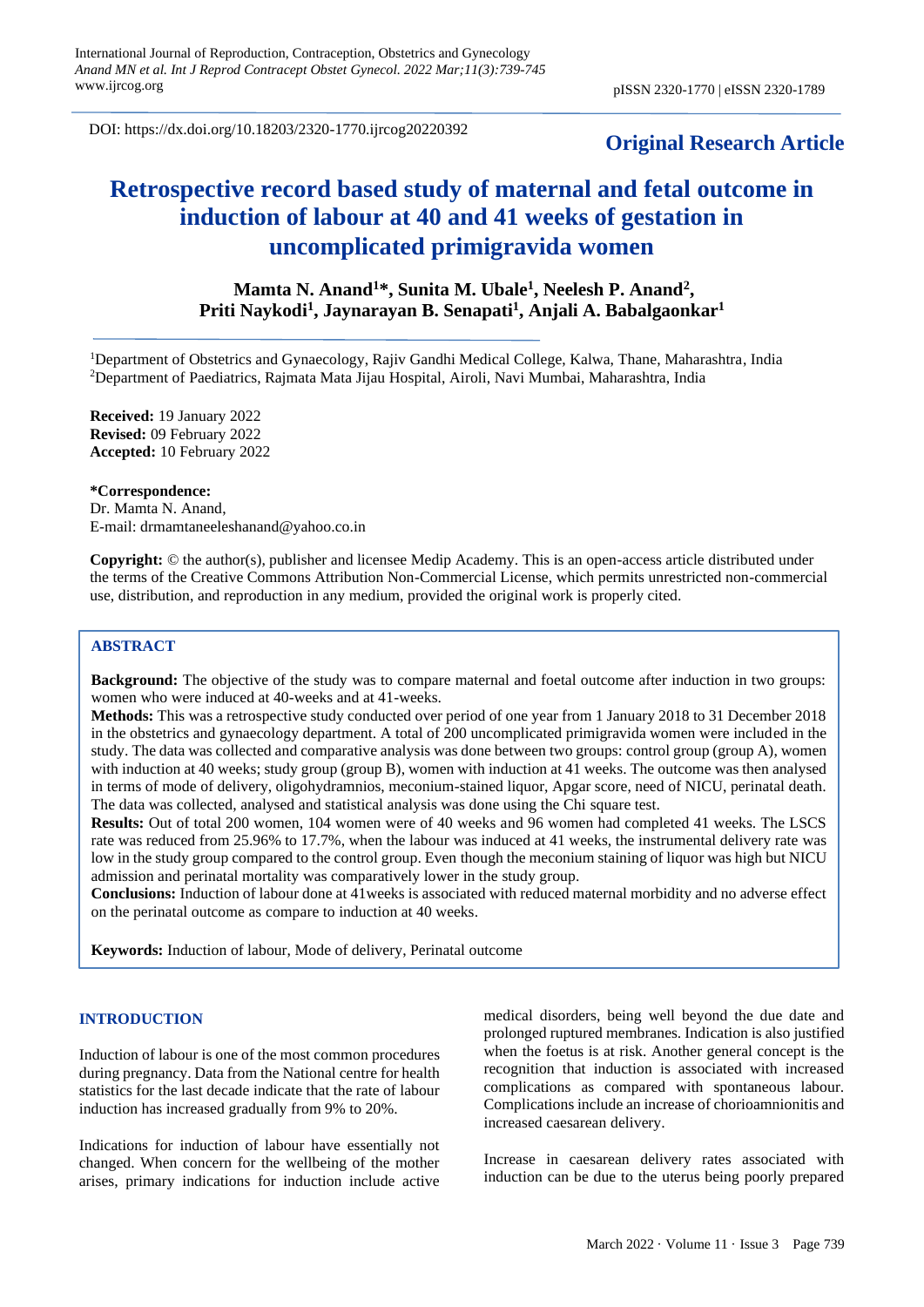for labour and the physician's preferences regarding the duration of attempt at induction, especially in circumstances of the unripe cervix. The American college of obstetricians and gynaecologists practice bulletin induction of labour states, generally induction of labour has merit as a therapeutic option when the benefits of expeditious delivery outweigh the risks of continuing pregnancy. The benefit of labour induction must be weighed against the potential maternal or foetal risks associated with the procedure.

It has been shown that maternal complications of pregnancy could increase after 40 weeks gestation in lowrisk women, especially primigravida.<sup>2</sup> In low-risk pregnancy at term, it has been suggested that active management of risk through the use of preventive labour induction prior to possible development of uteroplacental insufficiency or cephalo-pelvic disproportion can improve birth outcomes and reduce caesarean section rates.<sup>3,4</sup> Since women in Asia and Africa have been shown to have a shorter duration of pregnancy compared with European women the authors of this appraisal recommend that clinicians in those regions should regard recommendation no. 1 (IOL for women known with certainty to have reached 41 weeks of gestation) as strong.<sup>5-7</sup>

Maternal risks included emergency caesarean delivery, vacuum extraction or forceps delivery, cephalopelvic disproportion, cervical rupture, perineal lacerations, dystocia, large foetus, foetal death, postpartum haemorrhage. Neonatal risks were asphyxia, aspiration, admission to intensive care after birth, bone fracture, peripheral nerve paralysis and others.<sup>8-10</sup> In underresourced settings where ultrasound scanning facilities were not available to date pregnancies accurately, there would be a need to educate and motivate pregnant women to attend prenatal clinics early to allow clinical dating of the pregnancy. On the other hand, there was no rationale for IOL. Further evidence was required regarding benefits and undesirable effects of IOL between 40 and 41 weeks.3,4

A policy of labour induction after 40 completed weeks or later, compared to awaiting spontaneous labour for at least one week (41 weeks) was associated with fewer perinatal deaths and meconium aspiration syndrome, without an increased risk of caesarean section (A).<sup>11</sup> Centres varied in the availability of tests for foetal surveillance and the ability to cope with the demand. Based on these factors, it was difficult to have a uniform policy for management of post term pregnancy. Considering the above literature, we have done a study to compare the effect of induction of labour at 40 weeks and 41 weeks. Objective of the study was to compare maternal and foetal outcome after induction in two groups: women who induced at 40-week group (40+0 to 40+6 days) and women who induced at 41 week group  $(41+0)$  to  $41+6$  days).

Herein this study we compared the pregnancy outcome of those intervened at forty weeks of gestation and those at forty-one weeks and thereby arriving at an optimum period for intervention in these pregnancies.

As many people in India lived in villages, with inadequate approach to health care facilities and also due to illiteracy, many women come to our hospital beyond 40 to 41 weeks of gestation. Such patients were included in one group for the purpose of study.

The problems associated with pregnancy that crossed expected days of delivery were 1.1: mother became anxious and feared any danger for the foetus; mother was at increased risk of operative delivery; foetus was at increased risk for post maturity, foetal distress, meconiumstained amniotic fluid, meconium aspiration syndrome, foetal heart rate abnormalities.

The objective of study was to study the maternal and foetal outcome of the uncomplicated primigravida women induced at 40th week and 41st week of gestation.

## **METHODS**

The present study was a retrospective record-based study which was carried out in the obstetrics and gynaecology department, in Rajiv Gandhi medical college during the period from 1 January 2018 to 31 December 2018. A total of 200 uncomplicated primigravida women fulfilling the inclusion and exclusion criteria were included in the study.

The data was collected and comparative analysis was done in as following:

## *Control group (group A)*

Uncomplicated primigravida women with 40 weeks of gestation for whom induction of labour was done.

## *Study group (group B)*

Uncomplicated primigravida women with 41 weeks of gestation for whom induction of labour was done.

## *Inclusion criteria*

Full term primigravida at 40 and 41 weeks, age group 18- 45 years, pregnancies with reliable dates, previous regular menstrual cycles, gestational dating was confirmed by ultrasonography performed between 12-22 weeks of pregnancy were included in the study.

## *Exclusion criteria*

Multigravida maternal age groups 44 years, unknown dates, irregular menstrual cycles, anomalous foetus, malpresentation, maternal complications like cephalopelvic disproportionate, pre-eclampsia, diabetes and cardiac diseases in pregnancy, women who reported in spontaneous labour were excluded.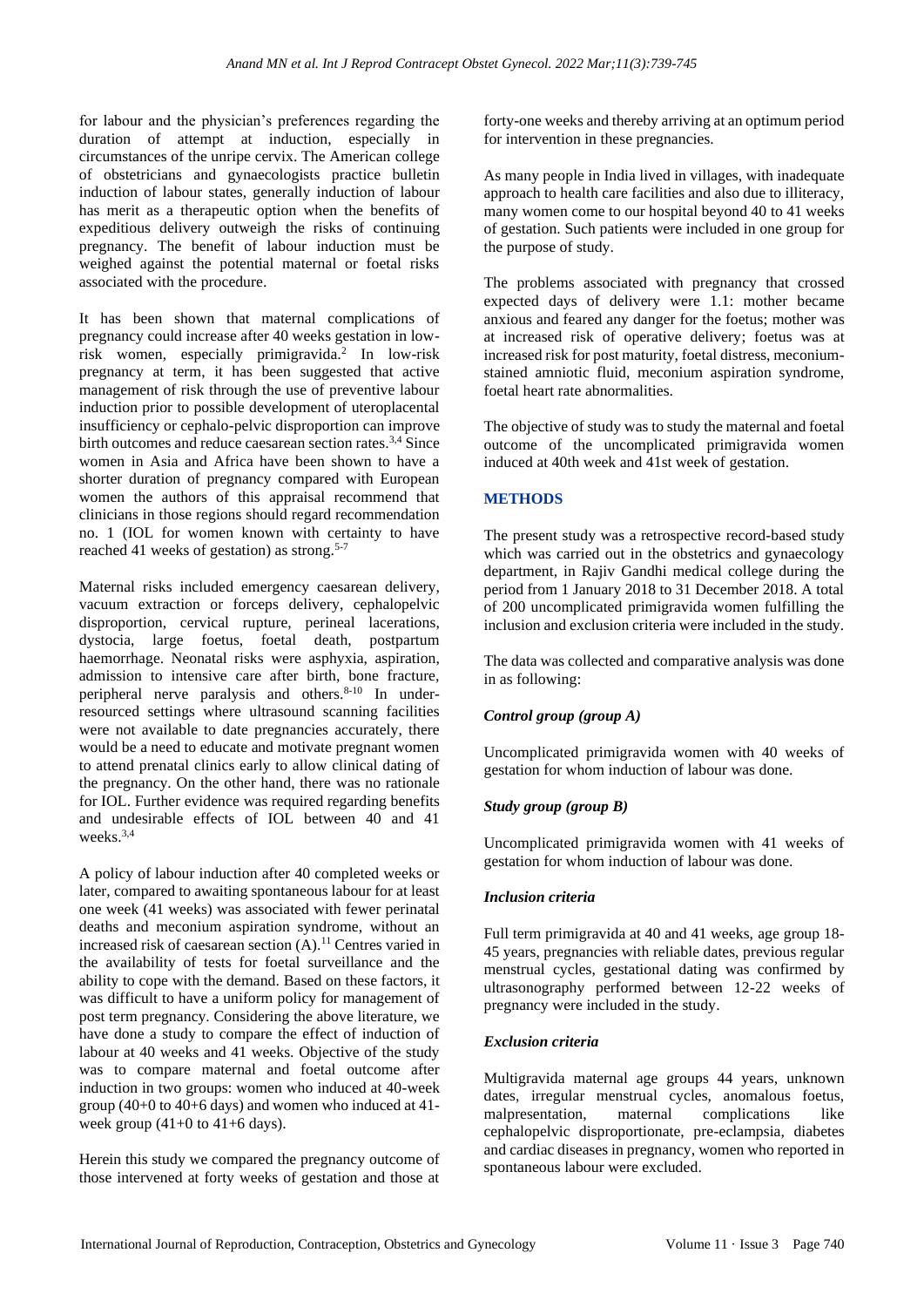### *Methodology*

Ethical clearance was obtained from institutional ethics committee of Rajiv Gandhi medical college, Kalwa, Thane. Data was collected based on the inclusion criteria. Total 200 patients were included in study. The following outcome measures were analysed in both the groups: amount of AFI, incidence of meconium-stained liquor, mode of delivery, birth weight, Apgar score at birth, need for NICU admission, perinatal death.

#### *Statistical analysis*

The data collected in the study was entered in the computer using Microsoft excel 2013. Qualitative data was presented in the form of frequency and percentages.

The data was collected, analysed and comparison was done between the two groups. Statistical analyses were performed using statistical programs SPSS for Windows (version 20.1). All variables were analysed using the chisquare test. The p value less than 0.05 was considered as statistically significant.

### **RESULTS**

Total number of women completed 40 weeks of gestation were 104 (52%) and those >41 weeks were 96 (48%) (Table 1).

Table 2 shows that there is no statistically significance in the amniotic fluid index in both study group and control group (p>0.05).

## **Table 1: Distribution of women according to the gestational age.**

| <b>Distribution</b>                                        | <b>Total</b> |
|------------------------------------------------------------|--------------|
| Control group (women with $\geq 40$<br>weeks of gestation) | 104          |
| Study group (women with $\geq 41$<br>weeks of gestation)   | 96           |
| <b>Total</b>                                               | 200          |

## **Table 2: Association of amniotic fluid index in control and study group.**

| <b>AFI</b>       | <b>Control group</b> | <b>Study group</b> |
|------------------|----------------------|--------------------|
| $<$ 5            |                      |                    |
| $\overline{5-8}$ | 12                   | 13                 |
| $8 - 10$         | 65                   | 52                 |
| $>10$            | 24                   | 29                 |
| Polyhydramnios   |                      |                    |
| <b>Total</b>     | 104                  |                    |

P=0.6, p>0.05, statistically not significant.

In the present study, 15.5% patients developed meconiumstained liquor in control group as compare to 20% patients in study group, but the difference was not significant (Table 3).

In the present study, the incidence of LSCS was 25% in control group and 17.7% in study group but the difference is statistically not significant (Table 4).

## **Table 3: Association of meconium-stained amniotic fluid in control and study group.**

| <b>Weeks</b>       | Grade- | <b>Grade-IL</b> | <b>Grade-III</b> | Total | Ψ'n.   |
|--------------------|--------|-----------------|------------------|-------|--------|
| Control group      |        |                 |                  |       | 1 J .J |
| <b>Study group</b> |        |                 |                  |       | 20     |

Student t test, p>0.05, not significant.

#### **Table 4: Association of incidence of LSCS and vaginal delivery in study and control group.**

| Groups                 | <b>LSCS</b><br>N(%) | <b>Vaginal delivery</b><br>N(% | <b>Total</b> |
|------------------------|---------------------|--------------------------------|--------------|
| Control group $(A)$    | 27(25)              | 77 (75)                        | 104          |
| <b>Study group (B)</b> | 17(17.7)            | 79 (84)                        | 96           |
| <b>Total</b>           | 44                  | 156                            | 200          |

P value is 1.96, p>0.05, not significant.

#### **Table 5: To compare the statistical significance of instrumental delivery in A and B.**

| <b>Groups</b>       | <b>Instrumental delivery</b><br>N(% | <b>Vaginal delivery</b><br>$N(\%)$ | <b>Total</b> |
|---------------------|-------------------------------------|------------------------------------|--------------|
| Control group $(A)$ | 18 (23)                             | 59 (77)                            | 77           |
| Study group $(B)$   | 7(8.8)                              | 72(91.1)                           | 79           |
| <b>Total</b>        |                                     | 131                                | 156          |

By Chi square test  $p<0.05$  value significant.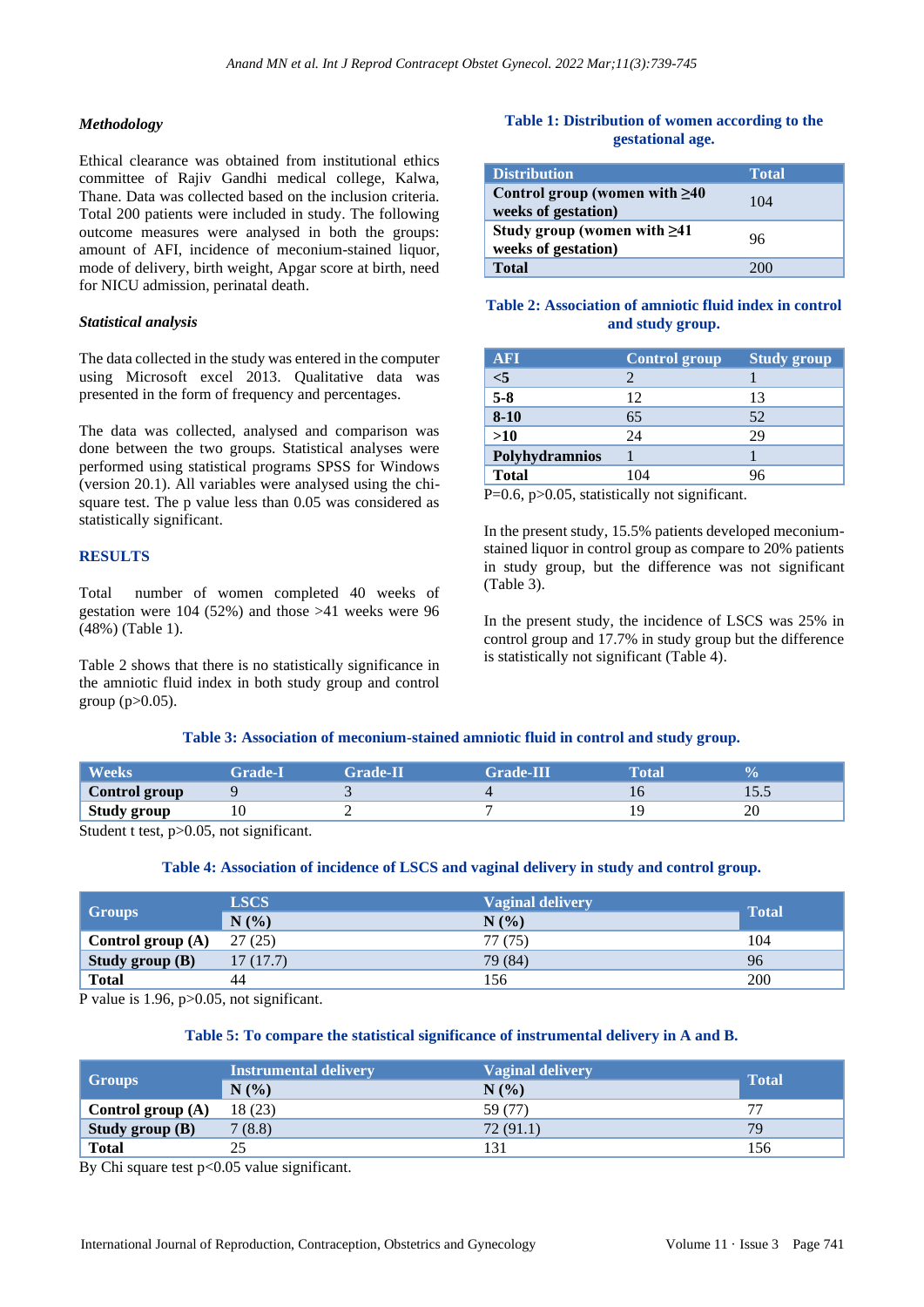## **Table 6: To compare the statistical significance of perinatal death in study and control group.**

| <b>Groups</b>       | <b>Perinatal death</b> | <b>Baby Alive</b> | <b>Total</b> |
|---------------------|------------------------|-------------------|--------------|
|                     | N(%)                   | N(%               |              |
| Control group $(A)$ | 3(2.8)                 | 101(97.1)         | 104          |
| Study group $(B)$   | 2(2.08)                | 94 (97.9)         | 96           |
| <b>Total</b>        |                        | 195               | 200          |

 $P=0.42$ ,  $p>0.05$ , not significant.

#### **Table 7: Association of birth weight in control and study group.**

| <b>Birth weight (kgs)</b> | <b>Control group</b> | <b>Study group</b> |
|---------------------------|----------------------|--------------------|
| $\langle 2$               |                      |                    |
| $2 - 2.5$                 | 26                   | 41                 |
| $2.5 - 3.5$               |                      | 70                 |
| >3.5                      |                      |                    |

By Chi square test p value >0.05.

#### **Table 8: Association of perinatal outcome in study and control group.**

| Outcome               | <b>Control group</b><br>N(%) | <b>Study group</b><br>N(% ) | P value |
|-----------------------|------------------------------|-----------------------------|---------|
| <b>NICU</b> admission | 12 (11.53)                   | 8(8.3)                      | <0.05   |
| Apgar score $<$ 7     | 3(2.8)                       | 7(7.2)                      | < 0.05  |

By Chi square test p value less than 0.05.

The incidence of vaginal delivery was 75% in control group as compared to 84% in study group, but the difference is not significant.



## **Figure 1: Distribution of USG scan findings of liquor volume.**

The incidence of instrumental delivery when induction of labour done in control group was 23% which significantly differed from the study group which was 8.8% (Table 5).

Hence perinatal outcome in the form of mortality was 2.8% in control group as compared to 2.08% in study group but the difference was not statistically significant (Table 6).



**Figure 2: MSAF grades.**

In the present study there was no statistically significant difference in the birth weight in control and study group (Table 7).

In present study, the need of NICU admission in control group was 11.53% as compared to 8.3% in study group, but the difference was not significant (Table 8).

The Apgar score <7 was seen in 2.8% patients in control group as compared to 7.2% in study group, but the difference was statistically not significant.

## **DISCUSSION**

The study population consisted of 200 women who had gone beyond the expected date of confinement. Total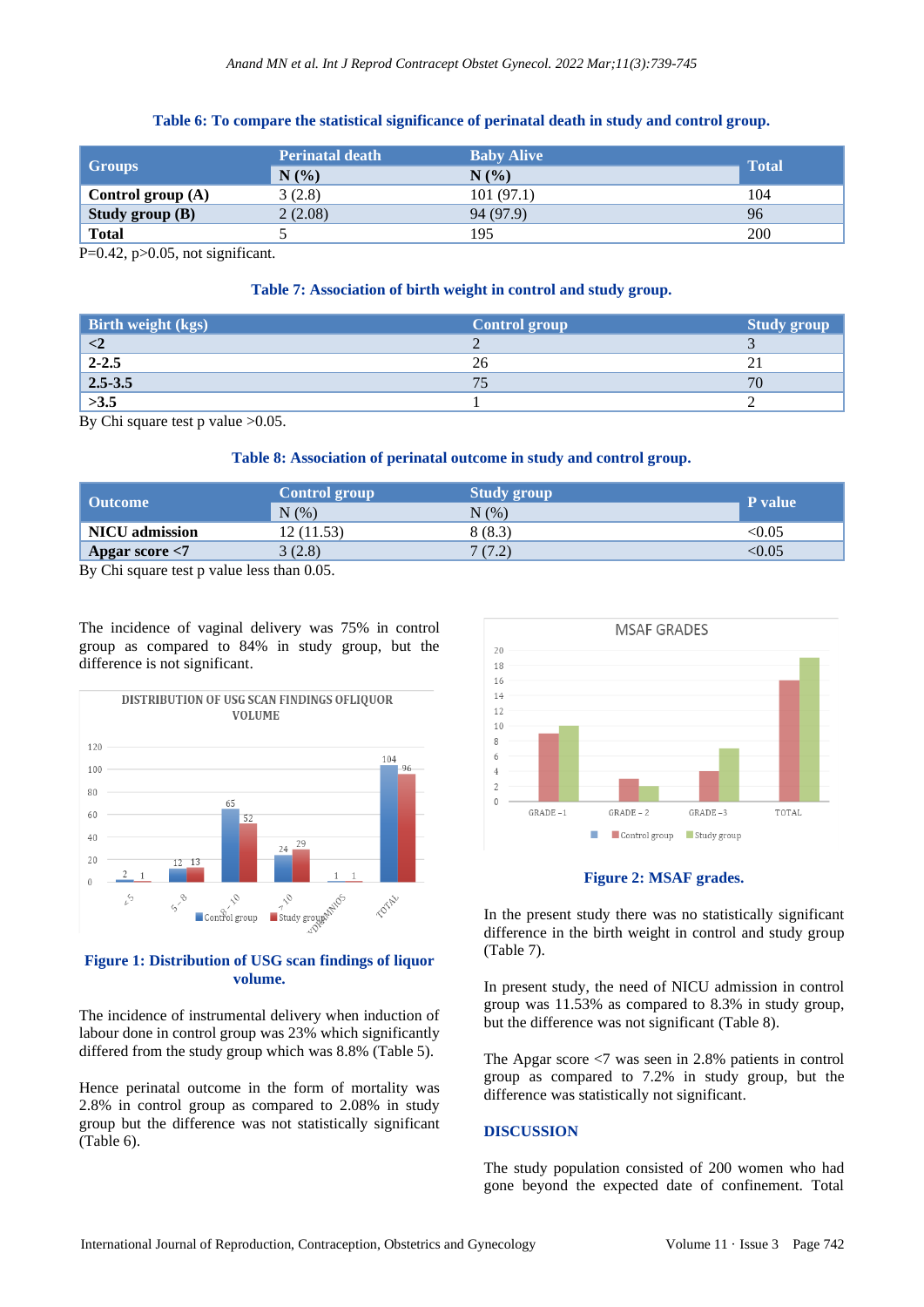number of women completed 40 weeks of gestation were 104 (52%) and those >41 weeks were 96 (48%).

In the present study the incidence of oligohydramnios (AFI >8 cm) was 13.4% in control group as compared to 14.5% in study group.

In the present study, the incidence of meconium-stained liquor was 15.5% as compared to 20% in study group. The similar result was seen in Williams obstetrics where 21% of patients developed meconium-stained liquor at 40 weeks as compared to 25% at 41.<sup>35</sup> Similar results were seen in Steer et al and Miller et al 1981.<sup>33,34</sup>

In the present study, the incidence of LSCS was 25% in control group and 17.7% in study group but the difference was statistically not significant. Induction of labour after 41 weeks did not increase caesarean section rate.<sup>15</sup> This result was the same as that of review of meta-analysis of 12 trials involving 6,284 women, Henry et al, Katz et al, Suikkari et al, Augensen et al, Dyson et al, Bergsjo et al, Martin et al, Hannah et al, Herabutya et al and Rogers et al. 21-23,25,27-30,34,36,38 Perinatal outcome was not statistically significant from those induced at 41 weeks.

In the present study there was no statistically significant difference in the birth weight in control and study group. The incidence of macrosomia was 0.96% in control group and 2.3% in study group. The similar result was seen in Elden et al where the macrosomia was seen in 0.8% at 40 weeks and  $2.8\%$  at 41 weeks.<sup>12</sup>

In present study, the need of NICU admission in control group was 11.53% as compared to 8.3% in study group. Similar result was seen in Sanchez-Ramos et al where the NICU admission was 11.7% at 40 weeks as compared to 12.5% at 41 weeks.<sup>39</sup>

The Apgar score <7 was seen in 2.8% patients in control group as compared to 7.2% in study group. The result was comparable with Sanchez-Ramos et al where 1.1% showed Apgar  $\langle 7 \rangle$  at 40 weeks and 1.4% at 41 weeks.<sup>39</sup>

In our study, perinatal outcome in the form of mortality was 2.8% in control group as compared to 2.08% in study group but the difference was not statistically significant.

Indian studies quoted perinatal mortality in 40 weeks and above as 14% and no difference in perinatal mortality at 40 and 41 weeks.<sup>32</sup> In our study also there was no statistical difference in PNMR between 40 weeks and 41 completed weeks.

Two randomised trials compared a policy of routine induction at 40 weeks Cole et al and Bergsjo et al against expectant management till 42 weeks gestation.<sup>14,15</sup> These trials revealed no evidence of any major benefit or risk to routine induction at 40 weeks. There was no effect on the caesarean section. But obviously, induction around 40 weeks reduced the incidence of meconium staining in the labour.

#### *Limitation*

The limitation of the present study was that the method of induction of labour used was not uniform for all patients in study and control groups.

### **CONCLUSION**

Whenever a pregnant woman crosses her date of confinement, the patient becomes anxious and the obstetrician keeps the finger crossed. If the patient doesn't go into spontaneous labour, induction of labour becomes very important line of management in all post-dated pregnancies. After reaching the expected date of delivery how long to wait is question of debate. From the study conducted, we get the inference that the caesarean section rate is reduced from 25.96% to 17.7%, when the labour is induced at 41 weeks, one week beyond the expected date of confinement. Also, the instrumental delivery rate is low (7.3%) in the study group compared to the control group (17.26%). From the study we concluded that when the induction of labour is done at 41 weeks the chances of LSCS is reduced as compared to induction done at 40 weeks. Hence with close monitoring of progress of labour by maintaining partogram, foetal heart rate monitoring and if the liquor is clear, induction done at 41 weeks had more chances of delivering vaginally hence reducing the maternal morbidity and prolonged hospital stay. Even though the meconium staining of liquor is high in the study group (20% versus 15.5%), NICU admission and perinatal mortality is comparatively lower in the study group. From our study we concluded by we can safely wait with watchful expectancy till 41 weeks of gestation in all uncomplicated primigravida patients. So, the induction of labour in otherwise uncomplicated pregnancies, at 41 weeks is associated with reduced maternal morbidity and no adverse effect on the perinatal outcome.

#### *Funding: No funding sources*

*Conflict of interest: None declared Ethical approval: The study was approved by the Institutional Ethics Committee*

### **REFERENCES**

- 1. American College of Obstetricians and Gynecologists. Management of postterm pregnancy: ACOG technical bulletin no. 55. Obstet Gynecol. 2004;103(3):639-45.
- 2. Caughey AB, Bishop JT. Maternal complications of pregnancy increase beyond 40 weeks of gestation in low-risk women. J Perinatol. 2006;26(9):540-5.
- 3. Nicholson JM, Caughey AB, Stenson MH, Cronholm PF, Kellar LC, Bennet I. The active management of risk in multiparous pregnancy at term: association between a higher prevention labor induction rate and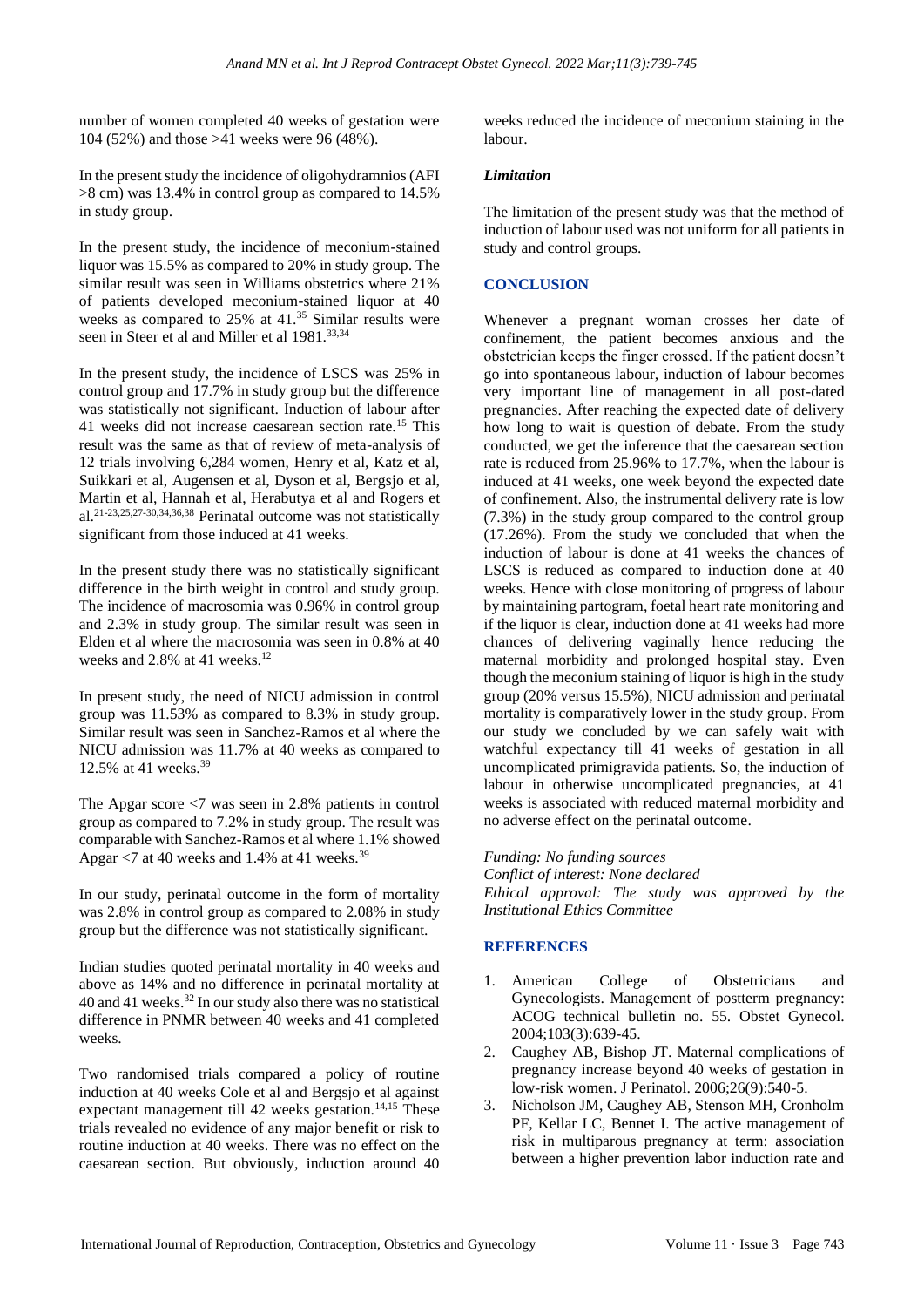improved birth outcomes. Am J Obstetr Gynaecol. 2009;200(3):1-250.

- 4. Nicholson MD, Kellar LC, Cronholm PF, Macones GA. Active management of risk in pregnancy at term in an urban population: an association between a higher induction of labor rate and a lower Caesarean delivery rate. Am J Obstetr Gynaecol. 2004;191(5):1516-28.
- 5. Patel RR, Steer P, Doyle P, Little MP, Elliot P. Does gestation vary by ethnic group? A London-based study of over 122,000 pregnancies with spontaneous onset of labour. Int J Epidemiol. 2004;32(1):107-13.
- 6. Mathai M, Thomas S, Peedicayil A, Regi A, Jasper P, Joseph R. Growth pattern of the Indian fetus. Int J Gynaecol Obstetr. 1995;48(1):21-4.
- 7. Goonewardene M, Rameez MFM, Kaluarachchi A, Perera H. WHO recommendations for induction of labour: RHL commentary. The WHO Reproductive Health Library; Geneva: World Health Organization. Available at: http://apps.who.int/rhl/pregnancy\_ childbirth/induction/guidelines\_goonewardeneme\_co m/en/index.html. Accessed on 20 November 2011.
- 8. Briscoe D, Nguyen H, Mencer M, Gautam N, Kalb DB. Management of pregnancy beyond 40 weeks gestation. Am Fam Physician. 2005;71(10):1935-41.
- 9. Olesen AW, Westergaard JG, Olsen J. Perinatal and maternal complications related to post term delivery: a national register-based study, 1978-1993. Am J Obstet Gynecol. 2003;189(1):222-7.
- 10. Heimstad R, Romundstad PR, Hyett J, Mattsson LA, Salvesen KA. Women's experiences and attitudes towards expectant management and induction of labor for post-term pregnancy. Acta Obstetricia Gynecologica Scandinavica. 2007;86(8):950‐6.
- 11. Resnik R, Calder A. Post term pregnancy. In: Creasy RK, Resnik R. Maternal fetal medicine. 4th ed. Philadelphia: W. B. Saunders; 1999: 532-7.
- 12. Elden H, Hagberg H, Wessberg A, Sengpiel V, Herbst A, Bullarbo M, et al. Study protocol of SWEPIS a Swedish multicentre register based randomised controlled trial to compare induction of labour 41 completed gestational weeks versus expected management and induction at 42 completed gesational weeks. BMC Pregnancy Childbirth. 2016;16:49.
- 13. Kaplan B, Goldman GA, Peled Y, Hecht-Resnick R, Neri A, Ovadia J. The outcome of post-term pregnancy. A comparative study. J Perinat Med. 1995;23(3):183-9.
- 14. Cole RA, Howie PW, MacNaughton MC. Elective induction of labour. A randomised prospective trial. Lancet. 1975;1(7910):767‐70.
- 15. Breart G, Goujard J, Maillard F, Chavigny C, Rumeau‐Rouquette C, Sureau C. Comparison of two obstetrical policies with regard to artificial induction of labour at term. A randomised trial. J Gynecologie Obstetrique Biologie Reproduct. 1982;11:107‐12.
- 16. Alexander JM, McIntire DD, Leveno KJ. Forty weeks and beyond: pregnancy outcomes by week of gestation. Obstet Gynecol. 2000;96(2):291-4.
- 17. James DK, Steer PJ, Weiver CP, Gonil B. High risk pregnancy. 2nd ed. Mayo Clinic; 2012: 1079-80.
- 18. Arias FL. Predictability of complications associated with prolongation of pregnancy. Obstet Gynecol. 1987;70(1):101-6.
- 19. Egarter CH, Kofler E, Fitz R, Husslein P. Is induction of labour indicated in prolonged pregnancy? Results of a prospective randomised trial. Gynecol Obstetr Investigat. 1989;27(4):6‐9.
- 20. Beazley JM, Weekes ARL. Neonatal hyperbilirubinemia following the use of prostaglandin E2 in labour. Br J Obstetr Gynaecol. 1976;83(1):62-7.
- 21. Yemini KM, Lancet M, Mogilner BM, Ben-Hur H, Caspi B. Non-aggressive management of post-date pregnancies, Eur J obstet Gynecol Reprod Biol. 1983;15(2):71-9.
- 22. Bergsjo P, Huang GD, Yu SQ, Gao Z, Bakketeig LS. Comparison of induced vs non-induced labor in postterm pregnancy. Acta Obstetricia Gynecologica Scandinavica. 1989;68(8):683‐7.
- 23. Herabutya Y, Prasertsawat PO, Tongyai T, Isarangura N, Ayudthya N. Prolonged pregnancy: the management dilemma. Int J Gynecol Obstetr. 1992;37(4):253‐8.
- 24. Roach VJ, Rogers MS. Pregnancy outcome beyond 41 weeks gestation. Int J Gynecol Obstetr. 1997;59(1):19‐24.
- 25. Augensen K, Bergsjo P, Eikeland T, Ashvik K, Carlsen J. Randomized comparison of early versus late induction of labour in post‐term pregnancy. BMJ. 1987;294(6581):1192‐5.
- 26. Chanrachkul B, Herabutya Y. Postterm with favorable cervix: is induction necessary? Eur J Obstetr Gynecol Reproduct Biol. 2003;106(2):154‐7.
- 27. Dyson DC, Miller PD, Armstrong MA. Management of prolonged pregnancy: induction of labor versus antepartum fetal testing. Am J Obstet Gynecol. 1987;156(4):928-34.
- 28. Witter FR, Weitz CM. A randomised trial of induction at 42 weeks of gestation vs expectant management for postdates pregnancies. Am J Perinatol. 1987;4(3):206‐11.
- 29. Martin JN, Sessums JK, Howard P, Martin RW, Morrison JC. Alternative approaches to the management of gravidas with prolonged post-term postdate pregnancies. J Mississippi State Assoc. 1989;30(4):105‐11.
- 30. The National Institute of Child Health and Human Development Network of Maternal-Fetal Medicine Units. A clinical trial of induction of labor versus expectant management in postterm pregnancy. Am J Obstet Gynecol. 1994;170(3):716-23.
- 31. Hannah ME, Hannah WJ, Hellmann J, Hewson S, Milner R, Willan A. Induction of labor as compared with serial antenatal monitoring in post-term pregnancy. N Engl J Med. 1992;326(24):1587-92.
- 32. Singhal P. Fetomaternal outcome following postdate pregnancy. A prospective study. J Obstet Gynecol India. 2001;51:89-93.